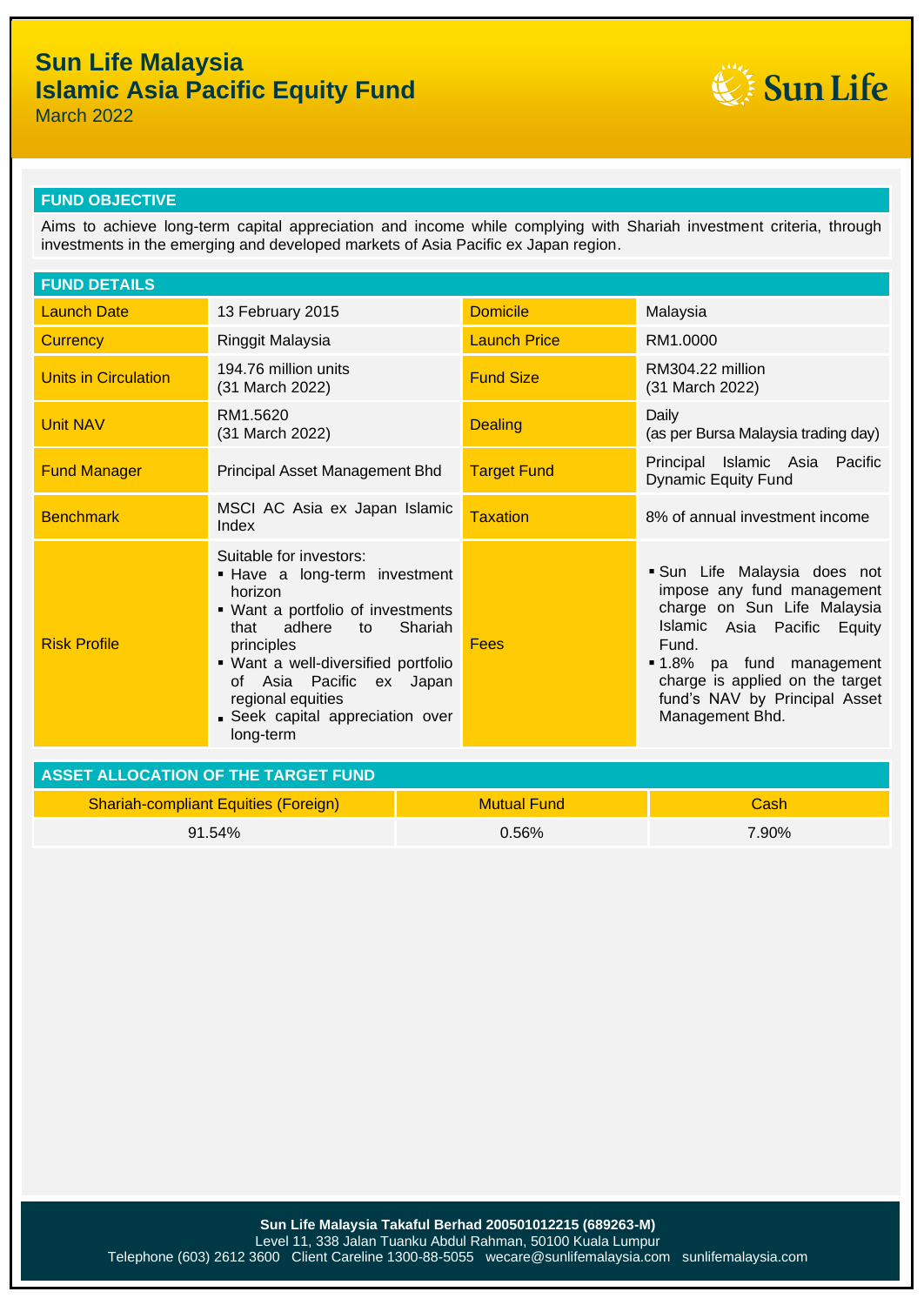

March 2022

| SECTOR ALLOCATION OF THE TARGET FUND |                                                       |  |
|--------------------------------------|-------------------------------------------------------|--|
| 35.36%                               | <b>Taiwan Semiconducter Manufacturing</b><br>(Taiwan) |  |
| 10.35%                               | Samsung Electronics Co. Ltd (South Korea              |  |
| 10.00%                               | Reliance Industries Ltd (India)                       |  |
| 9.45%                                | <b>SK Hynix Inc (South Korea)</b>                     |  |
| 8.41%                                | <b>Samsung Electonics-PFD (South Korea)</b>           |  |
| 8.14%                                | <b>Singapore Telecommunications (Singapore</b>        |  |
| 7.21%                                | Alibaba Group Holding Ltd (Cayman Island              |  |
| 1.69%                                | <b>Tencent Hidg Ltd (Hong Kong)</b>                   |  |
| 0.93%                                | <b>Santos Ltd (Australia)</b>                         |  |
| 0.56%                                | Media Tek Inc. (Taiwan)                               |  |
| 7.90%                                | Total                                                 |  |
| 100.00%                              |                                                       |  |
|                                      |                                                       |  |

| <b>SECTOR ALLOCATION OF THE TARGET FUND</b> |        | <b>TOP HOLDINGS OF THE TARGET FUND</b>                |        |
|---------------------------------------------|--------|-------------------------------------------------------|--------|
| <b>Information Technology</b>               | 35.36% | <b>Taiwan Semiconducter Manufacturing</b><br>(Taiwan) | 9.90%  |
| <b>Communication Services</b>               | 10.35% | Samsung Electronics Co. Ltd (South Korea)             | 8.56%  |
| <b>Health Care</b>                          | 10.00% | Reliance Industries Ltd (India)                       | 6.07%  |
| <b>Consumer Discretionary</b>               | 9.45%  | <b>SK Hynix Inc (South Korea)</b>                     | 5.67%  |
| Energy                                      | 8.41%  | <b>Samsung Electonics-PFD (South Korea)</b>           | 5.07%  |
| <b>Materials</b>                            | 8.14%  | <b>Singapore Telecommunications (Singapore)</b>       | 3.16%  |
| <b>Industrials</b>                          | 7.21%  | Alibaba Group Holding Ltd (Cayman Islands)            | 2.77%  |
| <b>Real Estate</b>                          | 1.69%  | <b>Tencent Hidg Ltd (Hong Kong)</b>                   | 2.52%  |
| <b>Consumer Staples</b>                     | 0.93%  | <b>Santos Ltd (Australia)</b>                         | 2.34%  |
| <b>Mutual Fund</b>                          | 0.56%  | <b>Media Tek Inc. (Taiwan)</b>                        | 2.33%  |
| Cash                                        | 7.90%  | Total                                                 | 48.39% |

#### **PERFORMANCE RECORD**

This fund feeds into Principal Islamic Asia Pacific Dynamic Equity Fund ("target fund") with the objective to achieve longterm capital appreciation and income while complying with Shariah investment criteria, through investments in the emerging and developed markets of Asia Pacific ex Japan region.

Table below shows the investment returns of Sun Life Islamic Malaysia Asia Pacific Equity Fund versus its benchmark as at 31 March 2022:

| $\frac{1}{2}$     | <b>YTD</b> | 1M      | 6M      | 1-Year  | 3-Years | 5-Years | <b>Since</b><br>Inception |
|-------------------|------------|---------|---------|---------|---------|---------|---------------------------|
| Fund <sup>*</sup> | $-7.46$    | $-1.51$ | $-6.37$ | $-6.49$ | 35.89   | 46.34   | 56.20                     |
| <b>Benchmark</b>  | $-5.83$    | $-1.88$ | $-4.76$ | $-7.21$ | 24.45   | 34.48   | 67.86                     |

*\* Calculation of past performance is based on NAV-to-NAV*

**Notice: Past performance of the fund is not an indication of its future performance which may differ. The fund performance is not guaranteed.**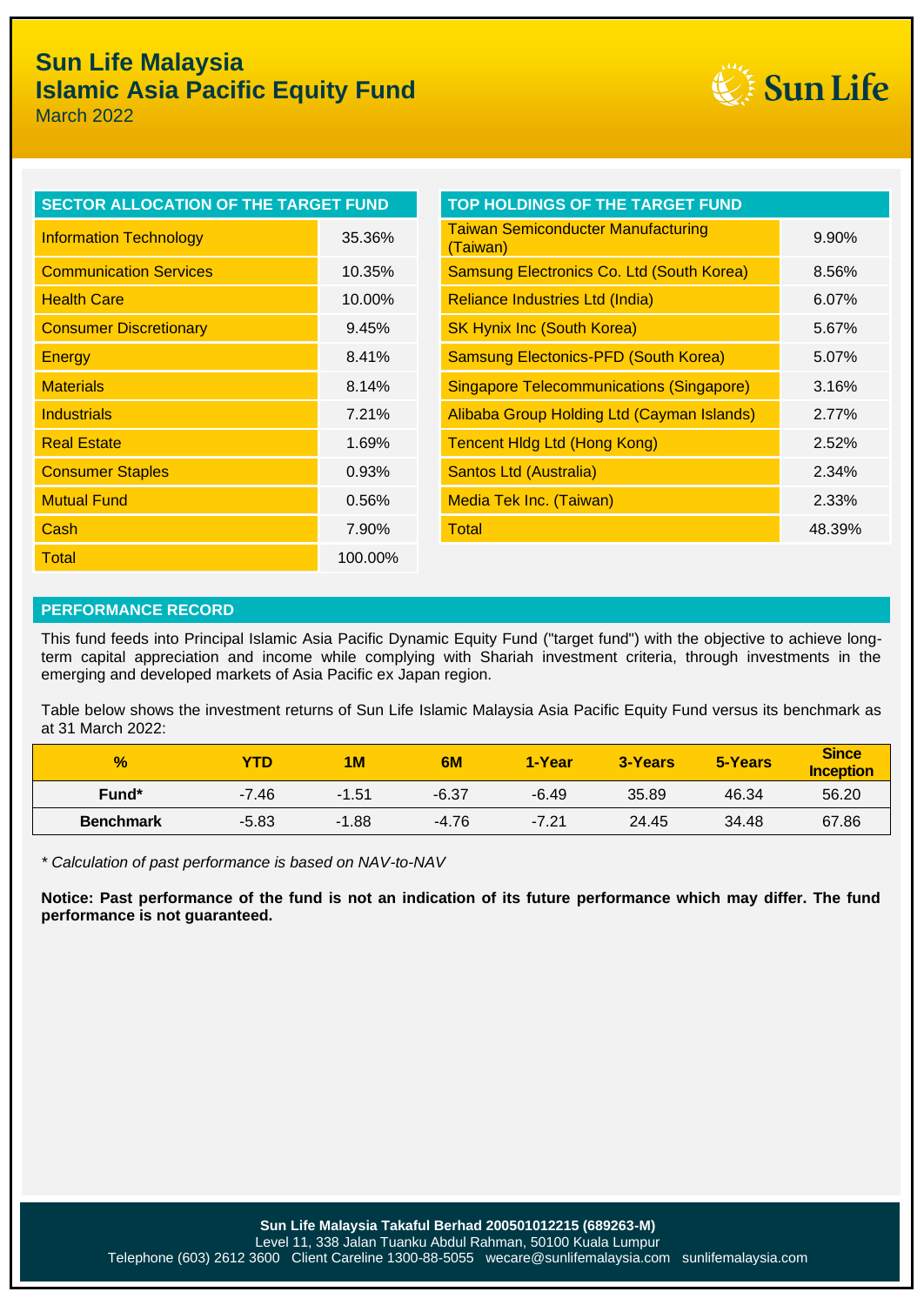

March 2022

### **FUND MANAGER'S COMMENTS**

The Fund declined 1.51% in MYR terms in March, outperforming the benchmark by 37 basis points (bps) mainly due to Australia. Year-to-date the Fund declined 7.46% in MYR terms, underperforming the Benchmark by 163bps.

The equity market correction in March was led by China while Australia and India outperformed. Geopolitical tensions and elevated inflation weighed on investors' sentiment. Commodity prices across the board continued to rise with Brent oil fluctuating from US\$129/ barrel at the height to US\$108/ barrel towards month end. The US-10 year bond yield rose meaningfully to 2.34% during the month.Beyond the Russia-Ukraine conflict, we expect the focus to return to the elevated inflation print across many countries and central banks' response in the months ahead. The near term inflation print will be complicated by the supply side impact on various commodities especially energy from the Ukrainian invasion. The trajectory of inflation and resultant bond yields from here-on would be a key indicator of any reversion in investor appetite.

We are fully invested and plan to diversify our holdings across businesses and geographies to improve our portfolio's resilience.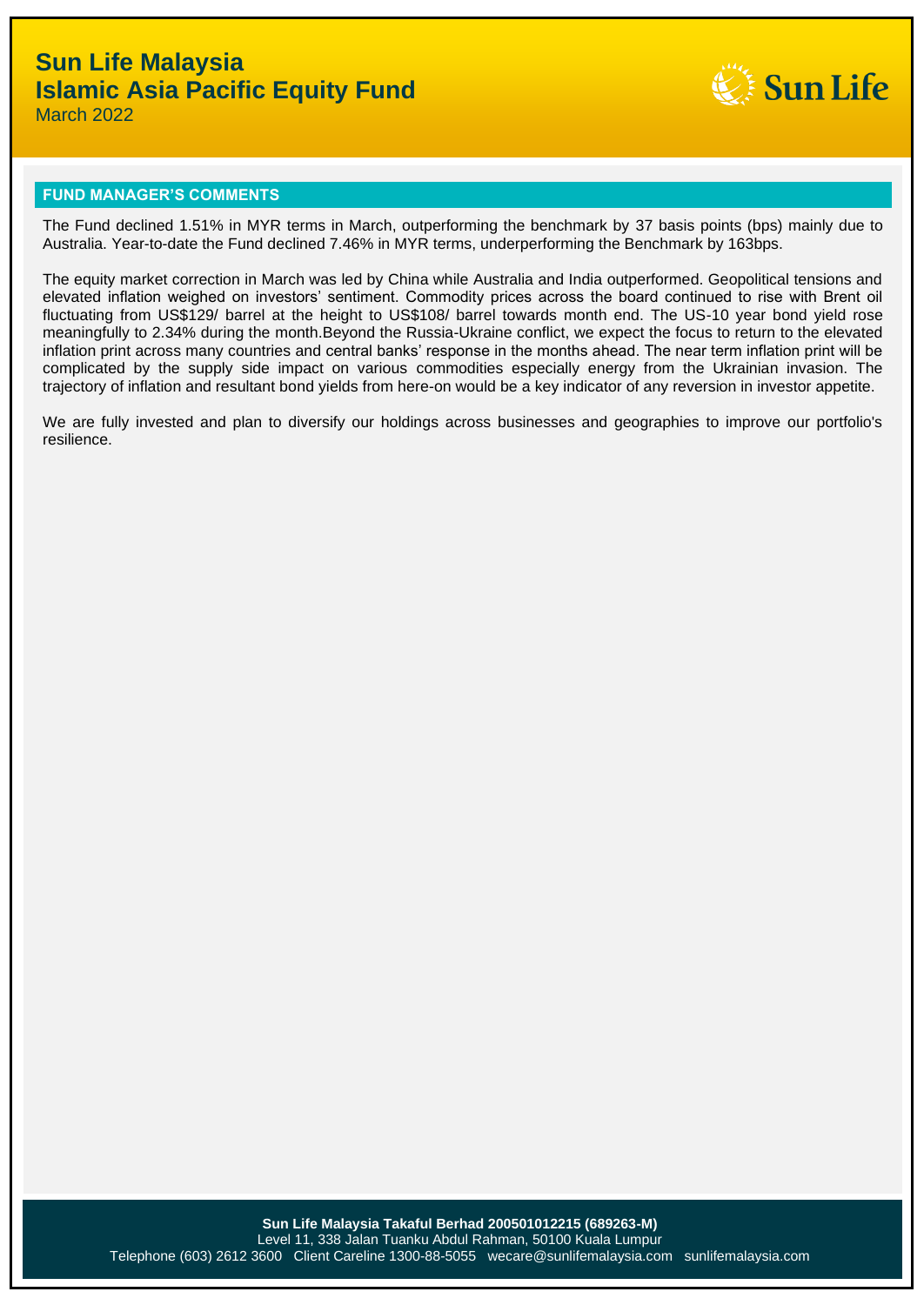

### **RISKS**

All investment carries some form of risks. The potential key risks include but are not limited to the following:

| <b>Stock specific risk</b>                                                         | Prices of a particular stock may fluctuate in response to the circumstances affecting individual<br>companies such as adverse financial performance, news of a possible merger or loss of key<br>personnel of a company. Any adverse price movements of such stock will adversely affect the<br>target fund's NAV.                                                                                                                                                                                                                                                                                                                                                                                                                                                                                                                                                                                                                                                                                                                                                                                                                                                                                                                                                                   |
|------------------------------------------------------------------------------------|--------------------------------------------------------------------------------------------------------------------------------------------------------------------------------------------------------------------------------------------------------------------------------------------------------------------------------------------------------------------------------------------------------------------------------------------------------------------------------------------------------------------------------------------------------------------------------------------------------------------------------------------------------------------------------------------------------------------------------------------------------------------------------------------------------------------------------------------------------------------------------------------------------------------------------------------------------------------------------------------------------------------------------------------------------------------------------------------------------------------------------------------------------------------------------------------------------------------------------------------------------------------------------------|
| <b>Country risk</b>                                                                | Investments of the target fund in any country may be affected by changes in the economic and<br>political climate, restriction on currency repatriation or other developments in the law or regulations<br>of the countries in which the target fund invests. For example, the deteriorating economic<br>condition of such countries may adversely affect the value of the investments undertaken by the<br>target fund in those affected countries. This in turn may cause the NAV of the target fund or price<br>of units to fall.                                                                                                                                                                                                                                                                                                                                                                                                                                                                                                                                                                                                                                                                                                                                                 |
| <b>Currency risk</b>                                                               | As the investments of the target fund may be denominated in currencies other than the base<br>currency of the target fund, any fluctuation in the exchange rate between the base currency of the<br>target fund and the currencies in which the investments are denominated may have an impact on<br>the value of these investments. You should be aware that if the currencies in which the<br>investments are denominated depreciate against the base currency of the target fund, this will<br>have an adverse effect on the NAV of the target fund in the base currency of the target fund and<br>vice versa. You should note that any gains or losses arising from the fluctuation in the exchange<br>rate may further increase or decrease the returns of the investment.                                                                                                                                                                                                                                                                                                                                                                                                                                                                                                      |
| <b>Risks associated</b><br>with investment in<br>warrants and/or<br><b>options</b> | There are inherent risks associated with investment in warrants and/or options. The value of<br>warrants and/or options are influenced by the current market price of the underlying security, the<br>exercise price of the contract, the time to expiration of the contract and the estimate of the future<br>volatility of the underlying security's price over the life of the contract. Generally, the erosion in<br>value of Shariah-compliant warrants accelerates as it approaches its expiry date. Like securities,<br>Principal will undertake fundamental research and analysis on these instruments with an aim to<br>mitigate its risks.                                                                                                                                                                                                                                                                                                                                                                                                                                                                                                                                                                                                                                 |
| <b>Credit/Default risk</b>                                                         | The target fund will be exposed to a certain degree of credit and default risk of issuers or<br>counterparties when the target fund invests in Sukuk and/or place Islamic deposits. Credit risk<br>relates to the creditworthiness of the securities issuers or counterparties and their expected ability<br>to make timely payment of profit and/or principal. Any adverse situations faced by the issuers or<br>counterparties may impact the value as well as liquidity of the investments. In the case of rated<br>Sukuk, this may lead to a credit downgrade. Default risk relates to the risk that a securities issuer<br>or counterparty either defaulting on payments or failing to make payments in a timely manner<br>which will in turn adversely affect the value of the investments. This could adversely affect the<br>value of the target fund. Principal aims to mitigate this risk by performing bottom-up and top-down<br>credit research and analysis to determine the creditworthiness of its issuers or counterparties, and<br>impose investment limits on exposures for issuers or counterparties with different credit profiles as<br>a precautionary step to limit any loss that may arise directly or indirectly as a result of a defaulted<br>transaction. |